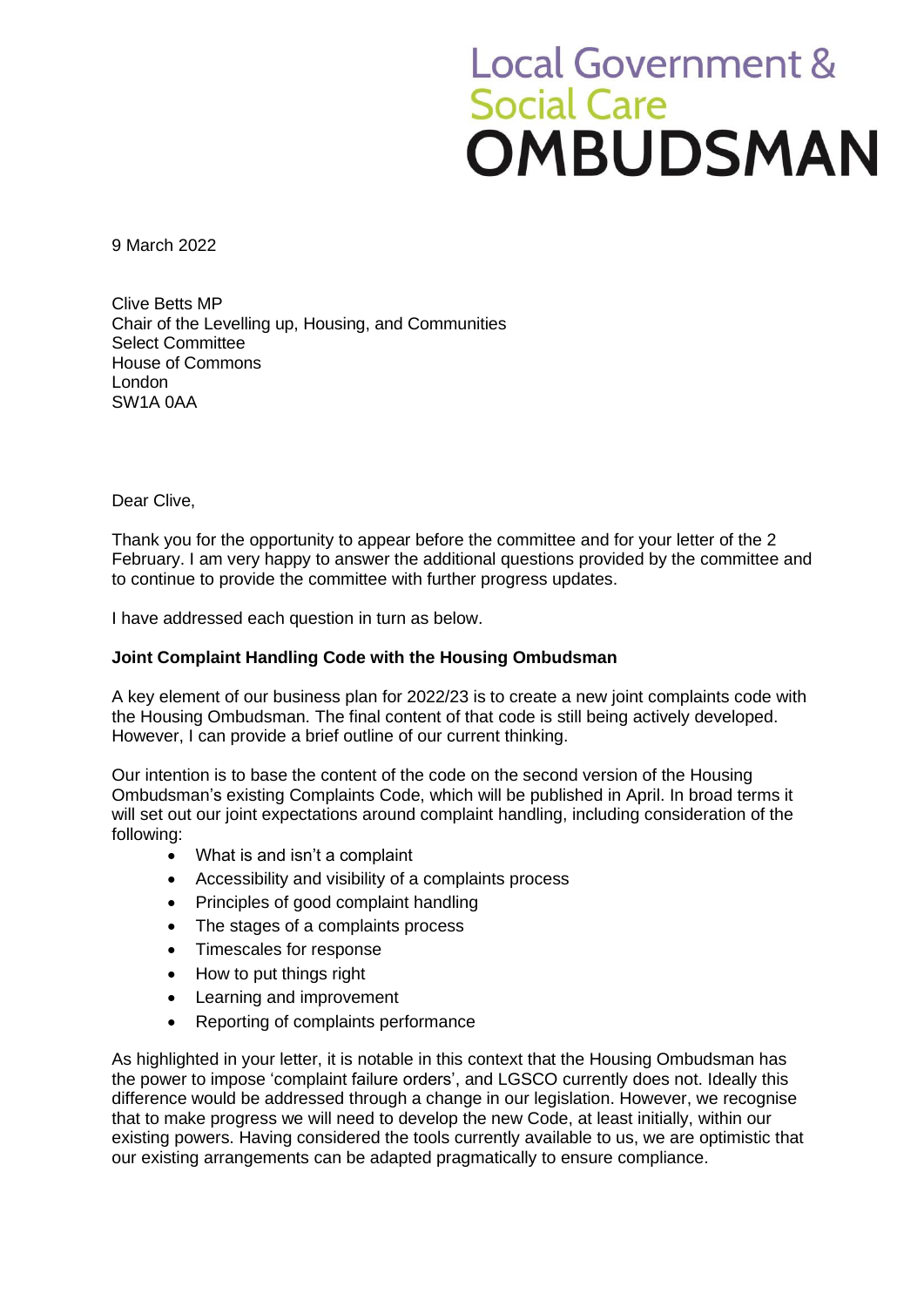In practice this means that a failure to follow the code will be addressed through our current channels such as individual casework decisions, public interest reports, our online performance data for each authority, and the annual report letter on complaint performance sent to each local authority Chief Executive and Leader. The approach we take will depend on the seriousness of the failure to comply and incidence of fault found in the past.

The joint code will hopefully also allow us to identify wider cultural failures in attitudes to complaints within local authorities. This will feed into the data we share with the Department for Levelling Up, Housing and Communities and other appropriate bodies.

Clearly the credibility and value of the Joint Code will depend on the level of compliance that is achieved in practice. Whilst we are wholly committed at this stage to achieving that under existing legislation and through the consent and cooperation of local authorities, it will be important to monitor the success of that approach in the early years of the new Code. Should the necessary improvements not be achieved, the adoption of a mandatory, statutory complaints standards scheme, as has been used successfully elsewhere in the UK, should remain an option for consideration.

#### **Mandatory signposting of adult care users to the Ombudsman**

We remain concerned that many users of adult social care are unaware of their right to bring a complaint for independent investigation by LGSCO and believe that mandatory signposting might be a simple and low-cost way in which to address that problem.

We are currently working with the Department of Health and Social Care on the practical details of how this proposal might be best implemented. There are a number of different approaches that could be taken. At its simplest level this could include physical signs or leaflets in residential care settings, as well as information for users and relatives on key documents and online information sources. There is also the option to link this duty to a care provider's registration with the Care Quality Commission with, for example, the need to show at inspection that the body is signposting to the LGSCO within their statutory complaints process. Currently, although all providers must have a statutory complaints process, the details of this process are not specified by the CQC, including whether or not they are signposting to the Ombudsman.

When councils commission adult care services, we strongly encourage them all to ensure the services they commission have in place a proper complaints system which includes signposting to the Ombudsman. We have seen some examples of excellent practice in this regard, where councils have put in place seamless complaints systems and support care providers to learn from user feedback. However, we also still see some authorities where the responsibility for complaints in commissioned care services remains unclear or confused.

Where care is provided within an individual's home, we would like to see a clear reference to our role included in the complaints procedure of the service or company providing care. This should be provided to all homecare clients as part of their contract and/or terms and conditions. For example, often there will be a folder or hard copy record in the client's home which is used to record every visit, and which also holds a copy of the contract/terms and conditions, complaints procedure, policies, and care plan.

#### **Funding Triennial Review proposals**

Any extension to the role of LGSCO, or increase in complaint volumes, arising from the Triennial Review will need to be fully funded, as our existing resources provide no spare capacity to absorb additional work.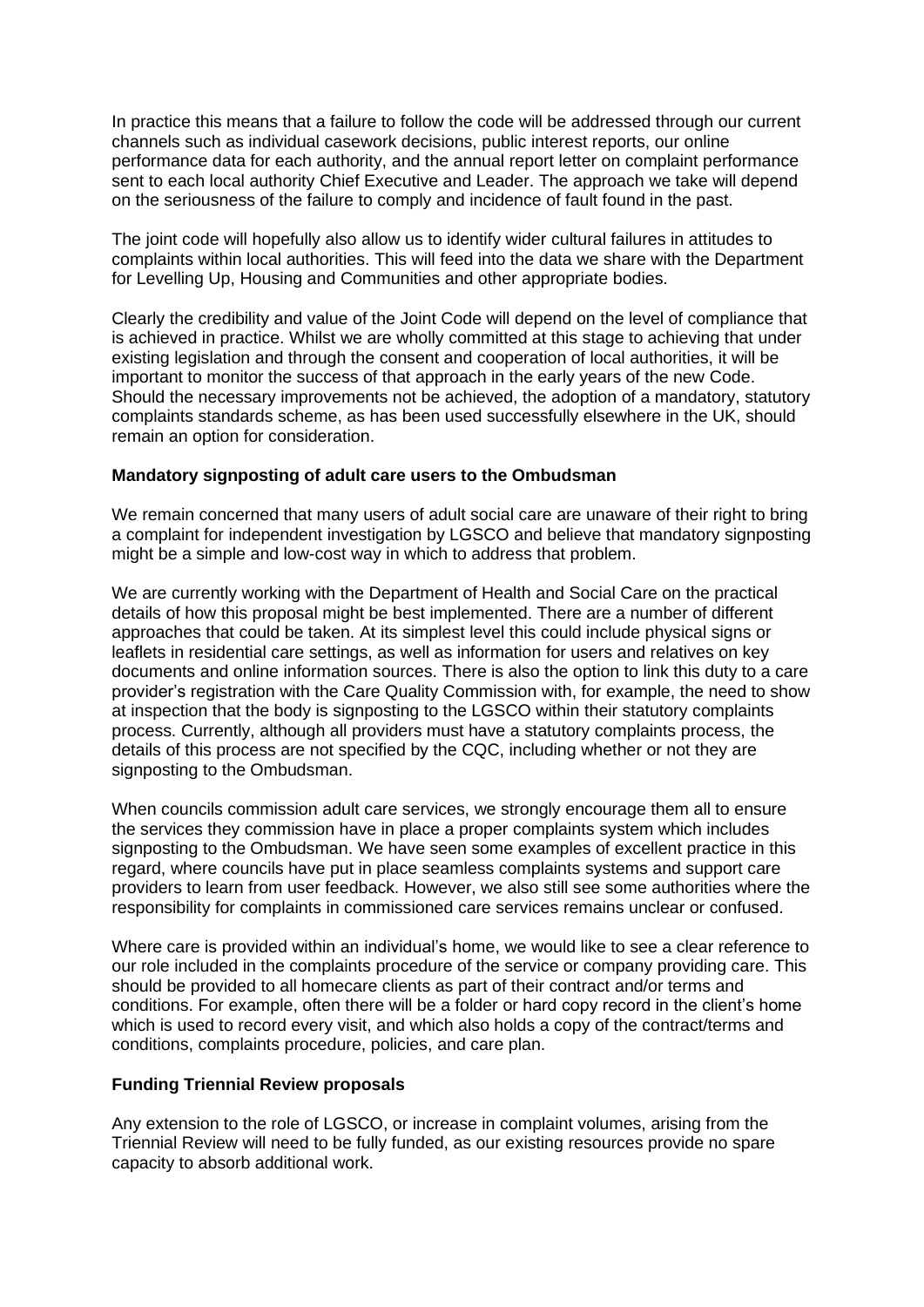As we are still at the scoping phase for many of these proposals, we are not currently able to provide detailed estimates for costs. However, we are keen to work with the relevant government departments to ensure any impacts to our work are properly costed and funded.

As an organisation, we do still have a major risk in relation to funding which I feel I have a responsibility to highlight here. As you are aware, since our budget was cut by 41% in recent years, we have been the lowest-funded Ombudsman service in the UK. Like other Ombudsman schemes, LGSCO has been significantly impacted by Covid, meaning that any further real-terms cut to our budget would genuinely mean we are unable to properly fulfil our statutory function of independently investigating complaints made by the public. We have yet to receive confirmation of our budget for next year but have been told to prepare for the sort of reductions that would compromise our ability to undertake our core work.

### **Managing COVID-19 impact on casework timescales**

The LGSCO has adopted a Sustainable Casework Plan with the target of reducing unallocated casework at both Assessment (the first stage of investigation) and Investigation (the more detailed stage of our investigative work), and thereafter maintaining them at sustainable levels. I am cautiously optimistic that this plan is working, as we are seeing sustained and significant reductions in queues.

Our target is to reduce and maintain unallocated case levels at 400 and 250 respectively for each of the stages of our investigative process. These are levels which would enable us to provide a good standard of service to the public, whilst also realistically reflecting the normal flow of new cases into and through our systems.

Looking at recent performance, we expected to receive 3,750 complaints in the four-month period from October 2021 to January 2022. 3,741 (99.78%) were received. During this time, we made 4,039 decisions.

During the summer last year, the number of unallocated cases in Assessment had risen to 1,400, meaning complainants were having to wait, on average, 6½ weeks for their Assessment decision. The unallocated figure at the end of January 2022 was 826, meaning complainants are now waiting an average of 5 weeks with 49.4% of people hearing from us within 20 working days. Therefore, we have made substantial progress since the introduction of the Sustainable Casework Plan.

In the Investigation stage, at the end of January the unallocated figure stood at 480. This is a reduction from the 700 unallocated cases we had in the summer of 2021, and it has shown a steady reduction over the course of the Sustainable Casework Plan.

During this time, we have also been keeping a very close watch on the quality of our casework, which remains very high, and the number of older (and usually more complex) cases we hold. Only 41 of our current cases are older than 52 weeks from receipt and each of these has a clear plan for completion. This figure remains comfortably within our target for older cases.

#### **Homelessness Reduction Act**

In July 2020 we issued our focus report, *Home Truths: how well are councils implementing the Homelessness Reduction Act.* This was based on evidence from the first 50 detailed investigations we undertook in this area. Given the significance of this type of complaint in our work and the considerable public interest in this topic, our intention was always to continue to monitor these cases in future and consider the merits of a further thematic report.